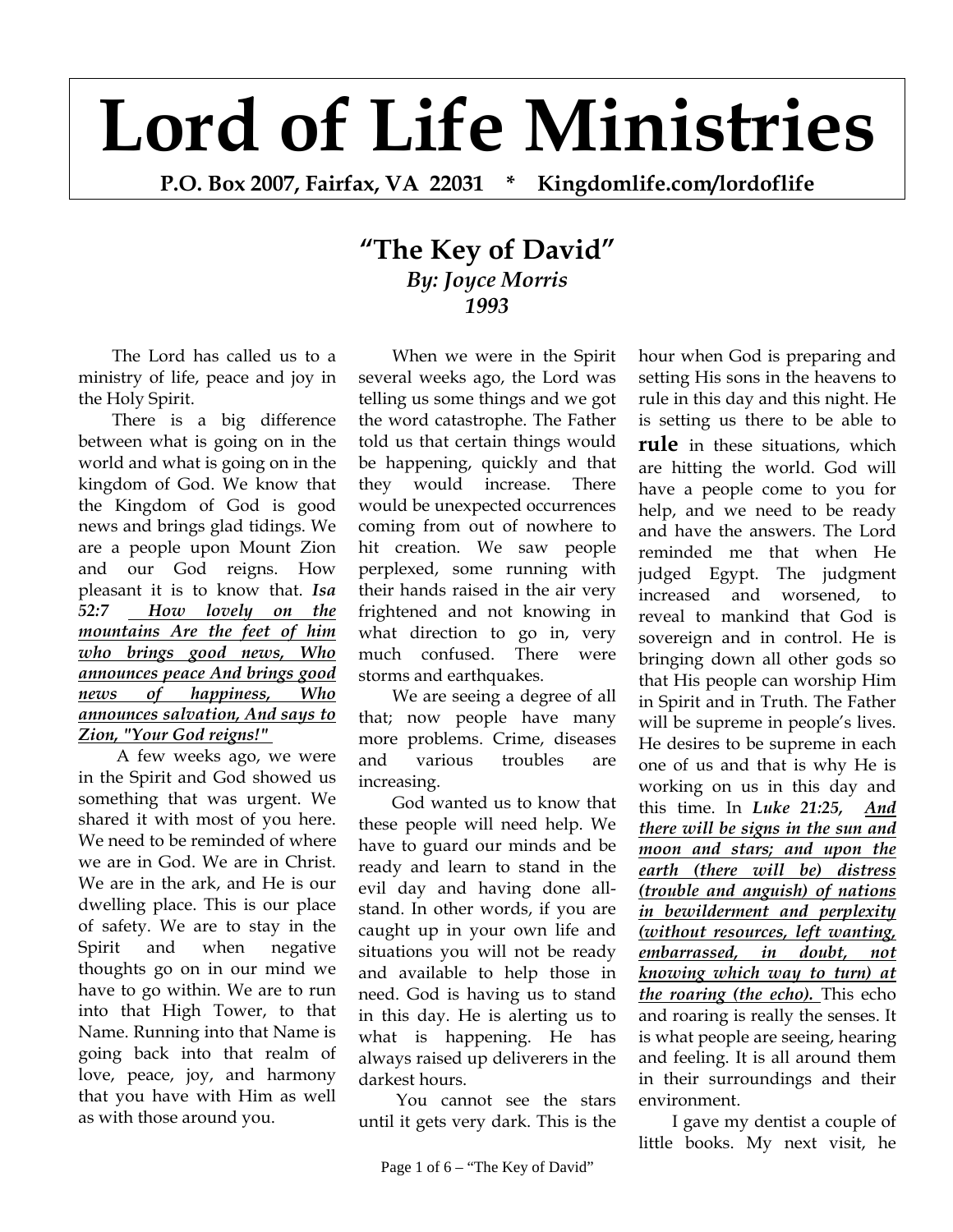made the statement that, over the weekend, he had really had a change take place in his life. He did not say that it was a result of what he had read in one of the books. Yet one of them was about being in the ark, which is being in Christ, and it explained about the rapture. There are a lot of people who will be devastated because they have believed in this doctrine for such long a time. It is not going to happen the way they have thought it would happen. That is why God has a people who will stand in the gap and to be able to be there to support and encourage people. My dentist said he had really had a change of thought. He said, "He had been so caught up in what was happening in the world that he started to worry and become upset and frustrated. He said, "He lost his joy, hope and peace." Then he said, "He suddenly realized that he is not of this world, but of the Kingdom of God, and that the only secure thing in this day is God." That is the key. He realized that God is his security and his safety and that God is his protection. This brought a complete change in him.

God is speaking to people on different levels right where they are at. The Lord is speaking to people's hearts and reminding them that He is their Source and Lifeline.

This in the day that we are walking in the Spirit and abiding in Christ. We are in the Ark and we know who we are and where we are going.

The roaring of the sea is the roaring lion. The lion works in different ways. The roaring lion is roaring thoughts. There are

thoughts that roar in the mind, only they can come from many different directions.

You are dead in Christ. We are not raising up that 1st Adam but we are dealing with the mind. The key of David is a key that sits in authority in a realm of love, with a righteous judgment. Therefore God has to put us through a process of dealing with thoughts. These thoughts can be within you or outside of you trying to attack your mind. That is why the Word says, *"guard your mind, gird up your loins, put on the whole armor of God, stand in the evil day. Ephesians 6:13.* 

The Lord is tearing down what has been in the invisible realm for a long time that has affected God's people. We have been dealing with strongholds to set us free. We do have to be on our toes, and learn to guard our minds and walk in the mind of Christ.

A long time ago we were ministering to a person and we really started to see what the lion represents. A lion can be thoughts coming from the invisible realm that attack your mind. It happens if you are not guarding your mind and staying in the Spirit. If there is more of the world in you, or religion or hurt or rejection, than whatever is out there, effects what is in you.

Satan left Jesus alone and didn't bother Him after He came out of the wilderness because there was nothing there for Jesus to be tempted.

We can get bombarded with thoughts when we are dealing with things in the invisible realm, but it does not necessarily mean that there is something in us that is drawing those thoughts. We

have to learn to gird up our minds and be strong. Then of course, there could be a weak area in us that is the cause and it can pull us out of the realm of peace, joy and happiness in God.

In the experience we had with the lion when ministering to a brother, we had a vision of him being filled with peace, but then God took him to an area in his sub-conscious. We envisioned him in the lion's den. The lions were roaring. One lion represented fear and another represented something else. The lion representing fear, was fear that was in his sub-conscious and he had carried it from childhood on up to adult life. It had affected his walk with Christ.

We have to come to a place where we are like lion tamers. How do you tame a lion? In the natural, if a lion roams the earth, he roams as though he is king ready to devour, destroy and steal and rob. A thought can rob, steal and destroy an individual's life. The Word says, *"that your weapons are not carnal, but mighty through God in pulling down the strongholds." 2Corinthians 10:4***.** We saw the Father take hold of the fear (the lion) in the man's mind, and He consumed it.

A beastly lion, is one that is vicious and capable of destroying, killing and devouring. Yet man can put that lion in a cage and can train it with a whip and the lion becomes like a little kitten. We need to use the Word and the Spirit to tame the thoughts that come into our minds. Sometimes thoughts come and try to take us into the future to get us to worry about what is going to happen. When Jesus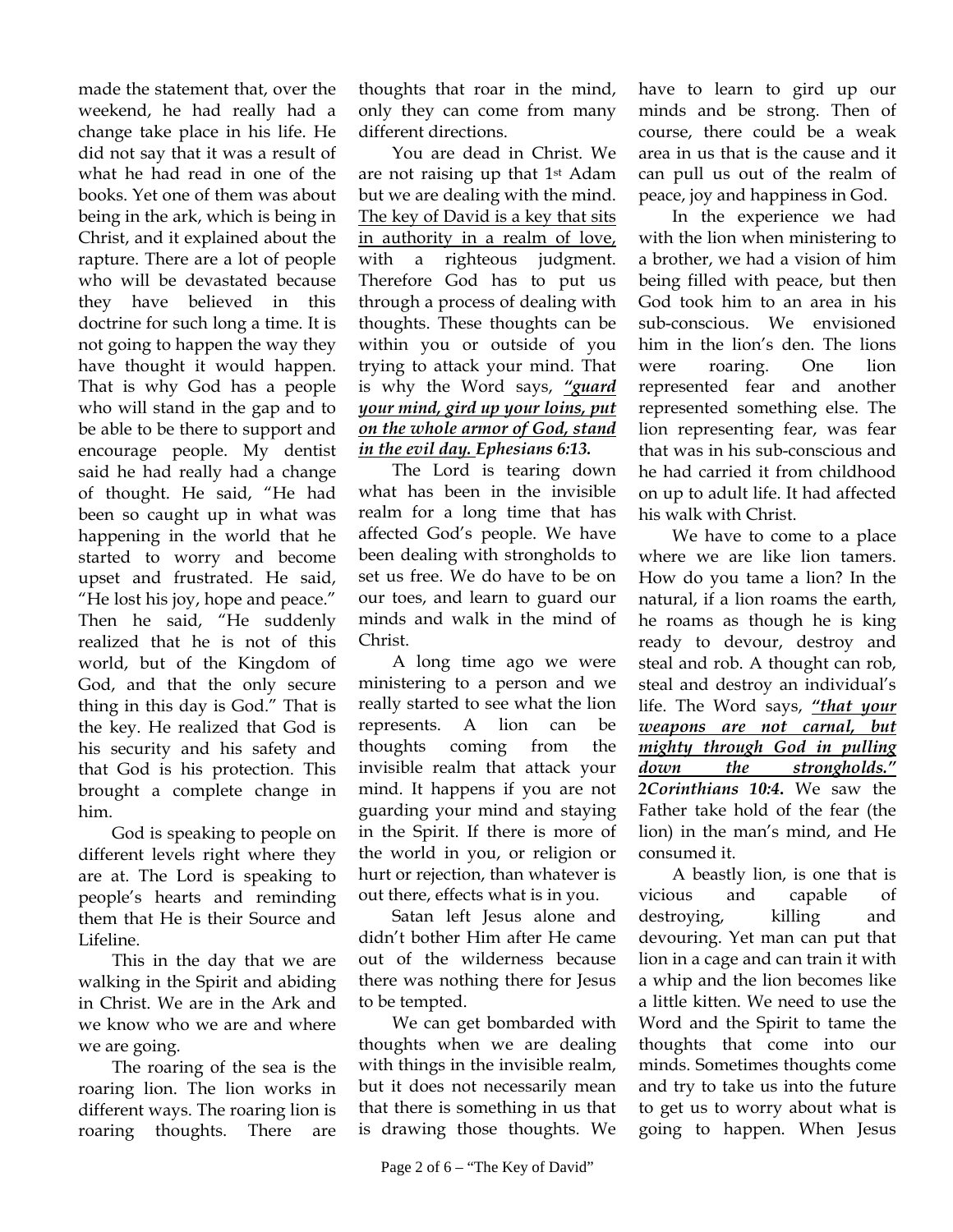walked the earth there was a negative atmosphere around Him. That same negative atmosphere is around us, but God has brought us into the realm of His Kingdom, which is life. There can be roaring thoughts that try to rob you. They are like the roaring, tossing, sea; making a lot of noise.

One day as I was at the beach. My mind was cloudy because of the way I was thinking. As I laid on the beach, I closed my eyes. Before I closed my eyes I had noticed there were clouds in the sky. As I focused on God and allowed Him to consume my thoughts, my mind cleared up. When I opened my eyes, the clouds were all gone and the sky was clear, at the same time.

You cannot hear the voice of the Lord if your mind is cluttered and full of noise. Yet you are a lion tamer and you can tame that roaring noise that is going on in your head. Deal with the negativity by going within and focusing on God. Then He will consume those thoughts that are in your mind. The Word says**, Psalm 46:10, Be still and know that I am God." Psalm 93:3-4, The floods have lifted up, O LORD, The floods have lifted up their voice, The floods lift up their pounding waves. More than the sounds of many waters, Than the mighty breakers of the sea, The LORD on high is mighty.** 

As you come into His presence and allow Him to consume those thoughts, your mind becomes still.

There can be people around you who have that lion nature. Everyone has to experience that beastly lion nature that is always trying to destroy the Christ or get you to decline out of the Spirit. There is not one Christian who has escaped being tested by the lion nature.

Daniel was an individual who loved and worshiped the Lord. There was a decree made by King Darius. *Daniel 6:8 Now, O king, establish the decree, and sign the writing, that it be not changed, according to the law of the Medes and Persians, which altereth not. 6:9 Wherefore king Darius signed the writing and the decree.*

There were people who did not like Daniel, and there will be people who will not like you because of the anointing, authority and position that God has placed you in His government. If we walk in the authority that God has given us in this day and time to do what God needs to do, we will not be well liked. There were people who were jealous of Daniel's position.

We were at an air show recently and the planes were in perfect formation. Not one of them broke their ranks. They were flying so close that if they did not stay in perfect formation they would have had a catastrophe. They flew in unity. If one moved the wrong way they would have collided and crashed.

In the natural, there are men and woman in the Air Force who are trained and disciplined and know how to fly and stay in their position with no wavering. They do not break ranks. In the spiritual, God is bringing about

that unity in His sons, to work together and not break ranks. A togetherness, with no jealousy or having anything against one another. *Joel* 2:8 *They do not crowd each other, They march everyone in his path; When they burst through the defenses, They do not break ranks.* 

We work in our assigned position that God has put us in. He is the one that is bringing about the unity. We fly together in the Spirit. No one is greater than the other. Christ Himself is doing the work in each individual.

In *Ezekiel 19:1-2***,** it says, *Moreover, take up a lamentation for the princes of Israel, and say, What a lioness was your mother*, *(Jerusalem-Judah)! She crouched among lions; in the midst of young lions she nourished her cubs.*

In *Daniel 6:8, Now, O king, establish the decree, and sign the writing, that it be not changed, according to the law of the Medes and Persians, which altereth not.*  That decree was to stop Daniel from serving his True God. The lion was roaring through some people. It was not roaring in Daniel, but in those who were against him because he loved the truth. He loved the Lord and was serving God no matter what. He took his petitions to the Father but they made a decree that no one could make any petitions toward any other god except the king.

God had a plan for all that. They placed Daniel in the lion's den, but before Daniel was placed in the lion's den, he went into his house. He prayed three times a day. When he went in to his house, the windows were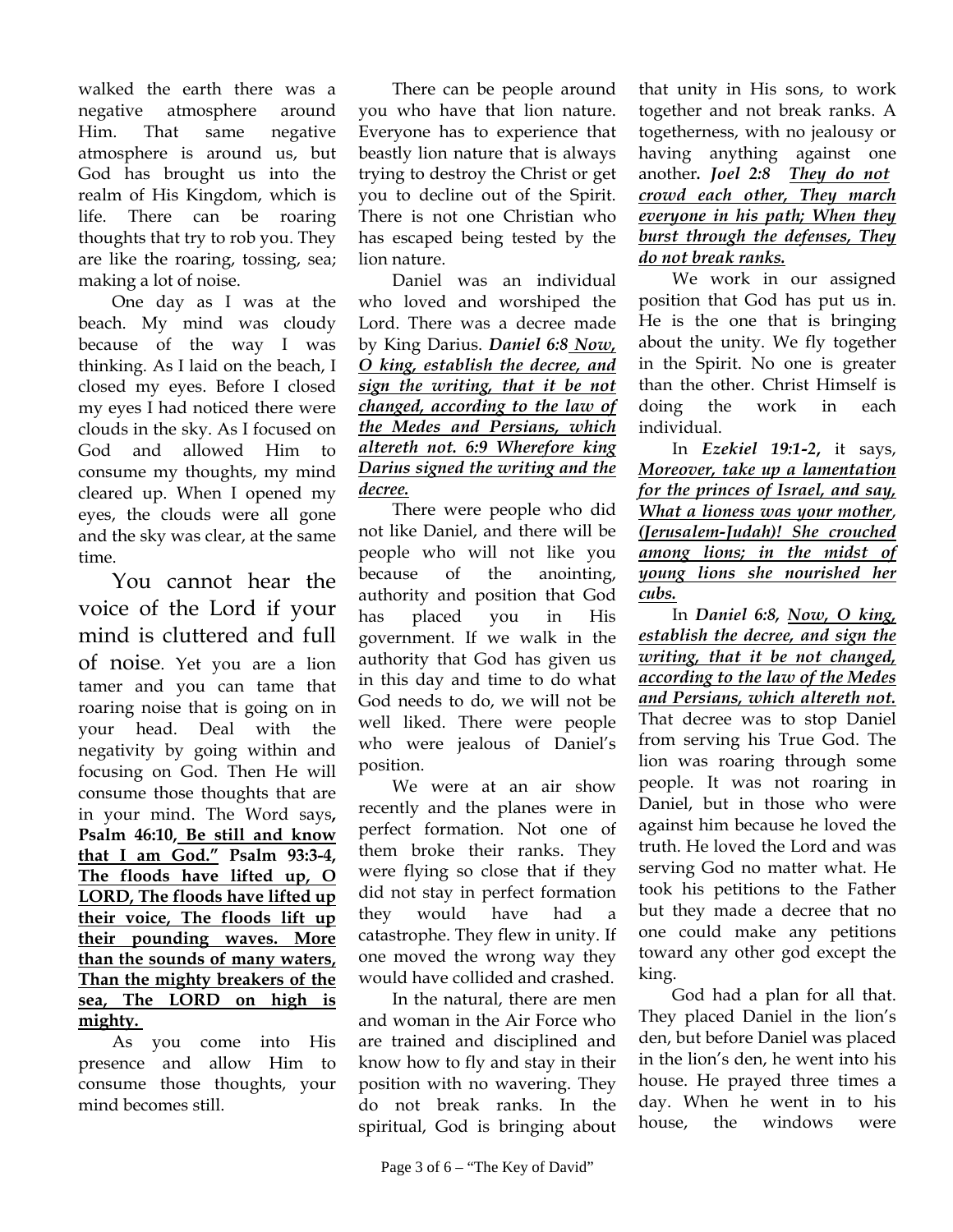opened. Daniel learned way back then, to go within. The house he referred to is himself. He went within and worshiped God inside of himself. His windows opened up, which means his understanding. Because his understanding was opened up, he was able to withstand and to stand in the mist of the lions.

The Father takes us up into a realm that deals with people who have that lion nature to lay down with the lamb. God is dealing with rulers and masterminds who have transmitted thoughts and affected God's people for years. God is taming the lions. How does God tame them? He tames them by executing His authority through the body and He uses the whip, which is the Word and the Spirit to cause the lion to submit to Him.

Friday night we were dealing with some fallen angels. This morning God dealt with them and He said, "*Every knee shall bow and every tongue shall confess that Jesus Christ is Lord." Phil 2:10,11.* God caused the angels to bow to His authority.

We know that God is doing the work and that He is doing it through us, but He also has people on the other side to help us. *The Just men made perfect. Heb 12:23.* This is the day that God is ruling. This is God's day, and He is placing His enemies under His feet. God has a lot of enemies. I didn't realize how many enemies He actually has until we got into this realm. He knows how to put His enemies in their place so that they cannot affect His people as they have before.

Daniel was in the lion's den. You might be placed in the lion's den sometime. You might be living with someone who is like a lion.

Let us look at *1Peter 5:8, Be well balanced (temperate, sober of mind) be vigilant and cautious at all times; for that enemy of yours, the devil, roams around like a lion roaring (in fierce hunger) seeking someone to seize upon and devour.*

We know that the lion works through the carnal mind. It cannot work in the mind of Christ. That is why, when you have these roaring thoughts you have got to run to the place of safety, which is Christ, the Spirit of God. We have learned that some people carry spirits. God allows them to carry the spirits so that one-day they can be released and go on into God. Sometimes they can be like a lion that cause thoughts to flood in your mind, which you know that it is not you. You don't have the desire to do those things or even to think that way, but thoughts are roaring and making noise in your mind.

Well, Sister Joyce, I cannot do anything about it until I am delivered. That is a cop out.

2*Corinthians 10:4,* "*That your weapons are not carnal, but mighty; through God, in pulling down the strongholds."* You must understand that the Christ in you is to be in control. *Phil 4:8, Finially, brethren, whatsoever things are true, whatsoever things are honest, whatsoever things are just, whatsoever things are pure, whatsoever things are lovely, whatsoever things are of good report; if there be any virtue, and if there be any praise, think on these things."*

Page 4 of  $6 -$  "The Key of David"

*1Peter 5:8, reads, "for that enemy of yours, the devil roams around like a lion roaring (in fierce hunger), seeking someone to seize upon and devour. 9, Withstand him; be firm in faith (against his onset-rooted, established, strong immovable, and determined, knowing that the same (identical) sufferings are appointed to your brotherhood (the whole body of Christians) throughout the world.*

Having dealt with some of the fallen angels Friday night it seemed like we were getting bombarded with negative thoughts. God has shown us that there are certain spirits that are masterminds. *Eph 6:12, 12For we are not wrestling with flesh and blood [contending only with physical opponents], but against the despotisms, against the powers, against [the master spirits who are] the world rulers of this present darkness, against the spirit forces of wickedness in the heavenly (supernatural) sphere.* They have learned how to transmit thoughts. They try to get in to peoples minds. This can take place only if you allow it to happen or if there is something in you that is familiar with causing a connection. I told God, "God it is your battle." We have to remind ourselves that it is the Father's battle. That is why David had the key. Only certain ones will have that key. David went against the enemy time and time again. He had many battles. He only went into battle when the Father told him to. He always sought advice from God. That is what we do. There were times when David would retreat but then he would go and conquer. The Lord gave him the key because, through a process, he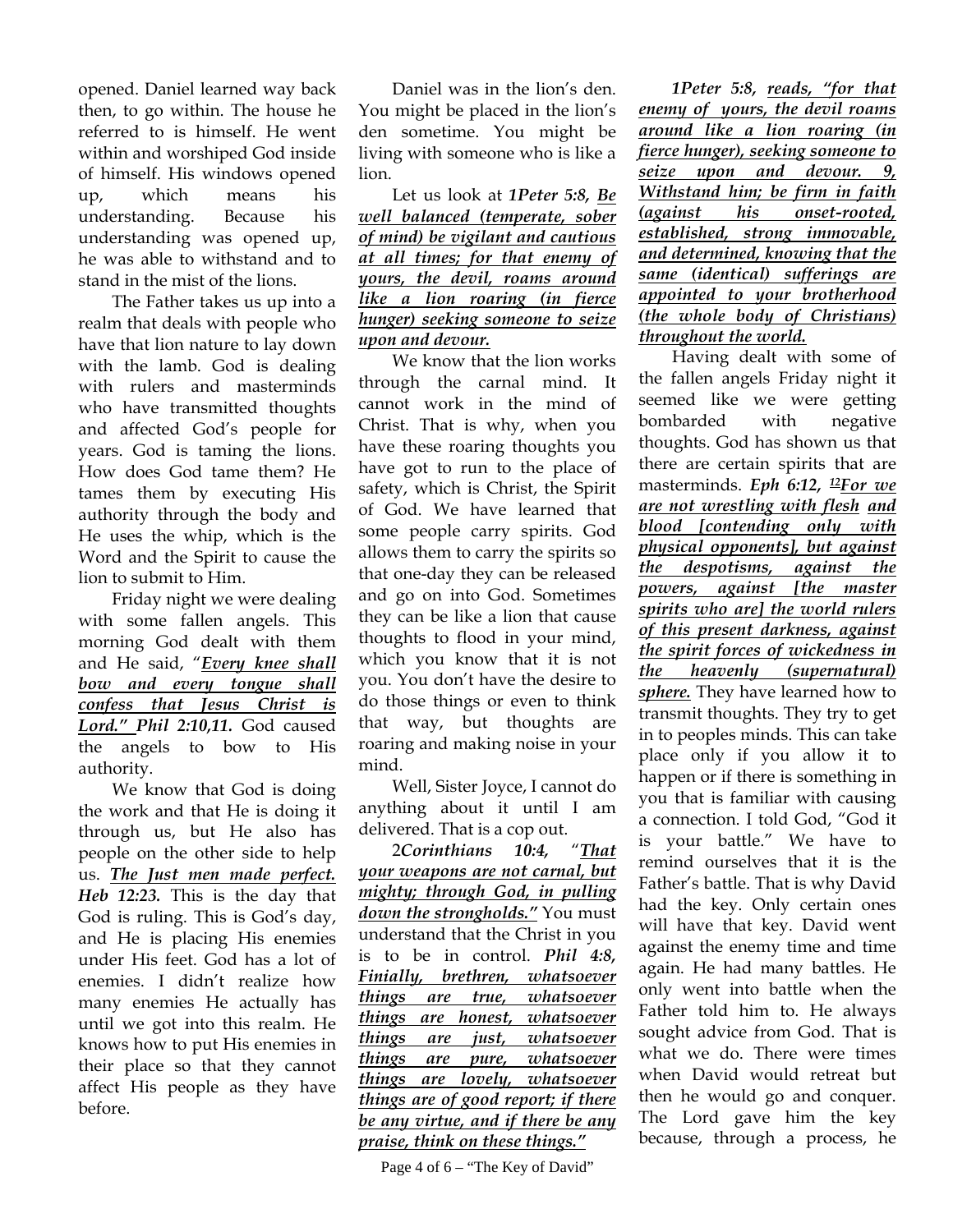had learned to love his enemies. It takes the love of God to bring correction and to bring them to a place of submission to His authority.

I want to show you why each person goes through these things. What is it all for? It is to establish us. Every storm or battle that you have is not to destroy you but to strengthen the inner man. *1Peter 5:9, "Withstand him, be firm in faith (against his onset-rooted, established, strong, immovable, and determined), knowing that the same (identical) sufferings are appointed to our brotherhood (the whole body of Christians) throughout the world."* Everybody goes through it. *5:10. "And after you have suffered a little while, the God of all grace (Who imparts all blessing and favor), Who has called you to His (own) eternal glory in Christ Jesus, will Himself complete and make you what you ought to be, establish and ground you securely, and strengthen, and settle you."* God allows those roaring noises of thoughts to show you how much you are settled and grounded in Him and established and secure in Him. You may have a little area that keeps you from being established firmly. You cannot do anything about it until He delivers you or consumes the area that needs to be consumed. You can know that God will do it as you look to Him. *5:11, "To Him be the dominion (power, authority, rule) forever and ever. Amen (so be it).'* If you have been hearing roaring thoughts, God wants you to know that He is a lion tamer. You are to take the Word and the Spirit with praise and tame that thought, and be still and know that God is in control.

*Revelation 3:7*, *"And to the angel (messenger of the assembly (church) in Philadelphia (means brotherly love) write: These are the words of the Holy One, the True One, He Who has the key of David Who opens and no one shall shut, Who shuts and no one shall open.* David got the key because God processed him until he came into a realm of love. He had to go through a process. To learn how to deal with his enemy. He had to experience many battles before he entered into the realm of rest**.** *Matthew 16:19* explains what this key does*. I will give you the keys of the kingdom of heaven: and whatever you bind (declare to be improper and unlawful) on earth must be what is already bound in heaven.* This means that anything you see that is unlawful or unjust or you see the evil that is happening in the world must be taken care of in the invisible realm first. That is what we do here. We have been operating with the Key of David. The Lord takes us in to the heavens because the heavens must be cleansed. Whatever is happening in the heavens is what is taking place in the world and affects the whole creation**.** *Heb 9:23**Therefore it was necessary for the copies of the things in the heavens to be cleansed with these, but the heavenly things themselves with better sacrifices than these.* 

When creation suffers, we suffer. We are connected with the whole world. We experience the joy of the Lord when we allow Him to deal with these things through us for His glory. We feel the effects of what is happening in the world today. Until all this is dealt with, we cannot enter into the full joy of the Lord. Because

Page 5 of  $6 -$  "The Key of David"

we feel the sufferings of creation. This is a true ministry in Christ. The ministry of the Melchizedek priesthood. *16:19, and whatever you loose (declare lawful) on earth must be what is already loosed in heaven.* That which is in the invisible realm needs to be released first, then that which is in the earth can be released. That is what God has been teaching here. We feel really close to David and the over-comers are with us often when we are in the Spirit. We have seen them in the Spirit, time and time again, working with us. We have seen David with his army of men that he trained working with us.

If God were to take us today, you would immediately join those who are like-minded and in the same realm as you are. *As the tree falls, so shall it lay.* We work with the just men made perfect on that side. We are working with them now.

I hate to say this side or that side because it is all the same. God is making the invisible, visible through the Spirit. We are operating out of two realms. There is one realm where you go so deep that there really aren't any thoughts. Just a quietness and lots of the power of Christ. Nothing is to be said in this realm. The nature of God goes forth to creation in the realm of love. Then there are times when He will have us descend out of that deep realm and there will be work going on of the binding and releasing. That is when the Key of David is operating and there is a releasing and a binding that stops certain works of darkness.

God is energy and power and you are energy and power in Christ. In the invisible realm,